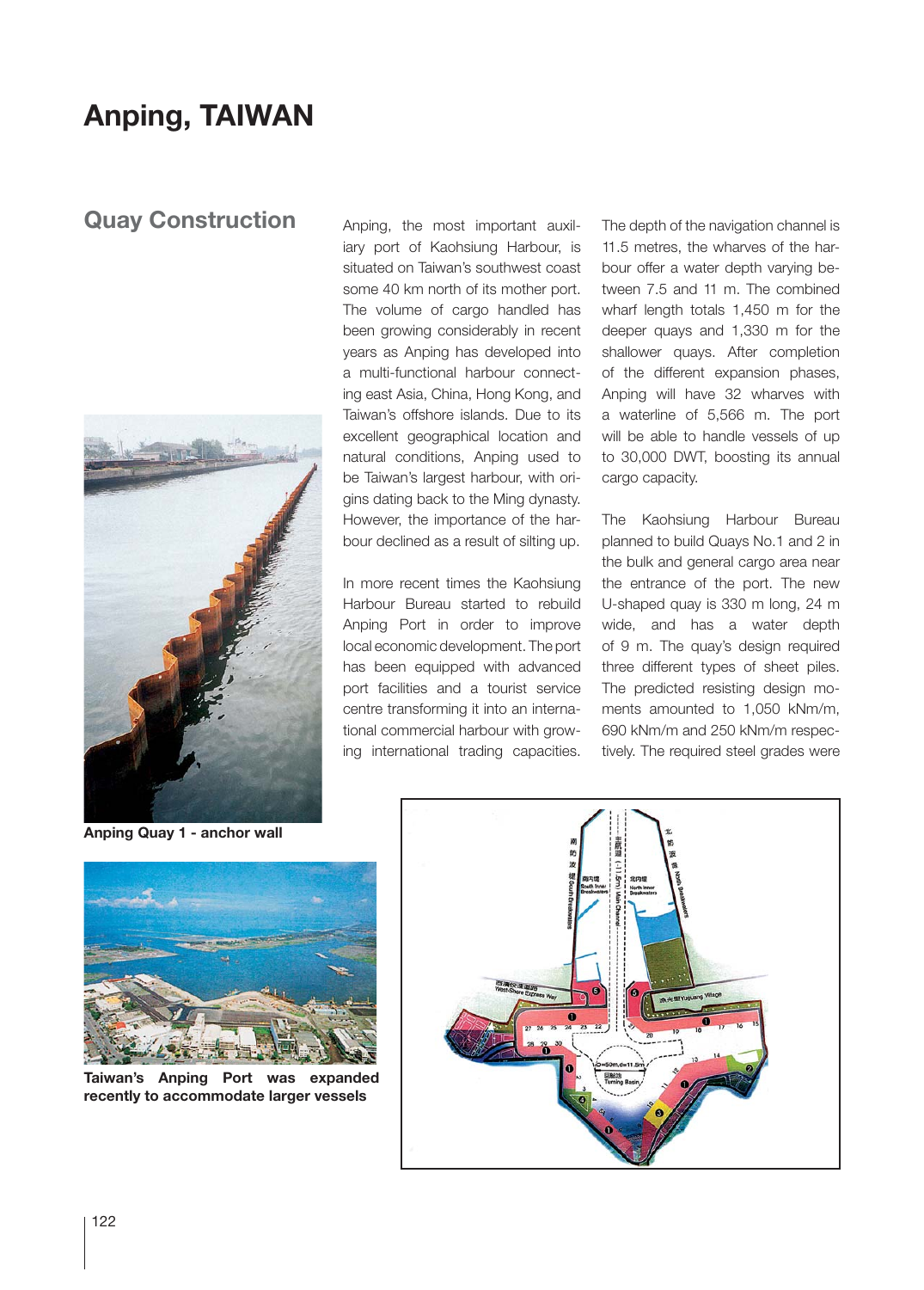

**The 330-m quay wall was urgently required to handle the port's increasing amount of general cargo**



**The AZ 46 sheet piles of Quays 1 & 2 were installed 52 m in front of existing berths**

optimised in accordance with the prevailing forces, which led to the following line-up of steel sheet piles:

- AZ 46, steel grade S 390 GP, bending moment capacity: 1,195 kNm/m > 1,050 kNm/m
- AZ 34, steel grade S 355 GP, bending moment capacity: 812 kNm/m > 690 kNm/m
- AZ 14, steel grade S 270 GP, bending moment capacity: 252 kNm/m > 250 kNm/m

Kaohsiung Harbour Bureau placed an order for the following amounts of steel sheet piles:

- 480 t AZ 14
- 140 t AZ 34
- 1,860 t AZ 46

The main wall of the U-shaped quay consists of 283 AZ 46 double piles. The anchor wall situated 22.2 m behind the main wall (wall axis to wall axis) is composed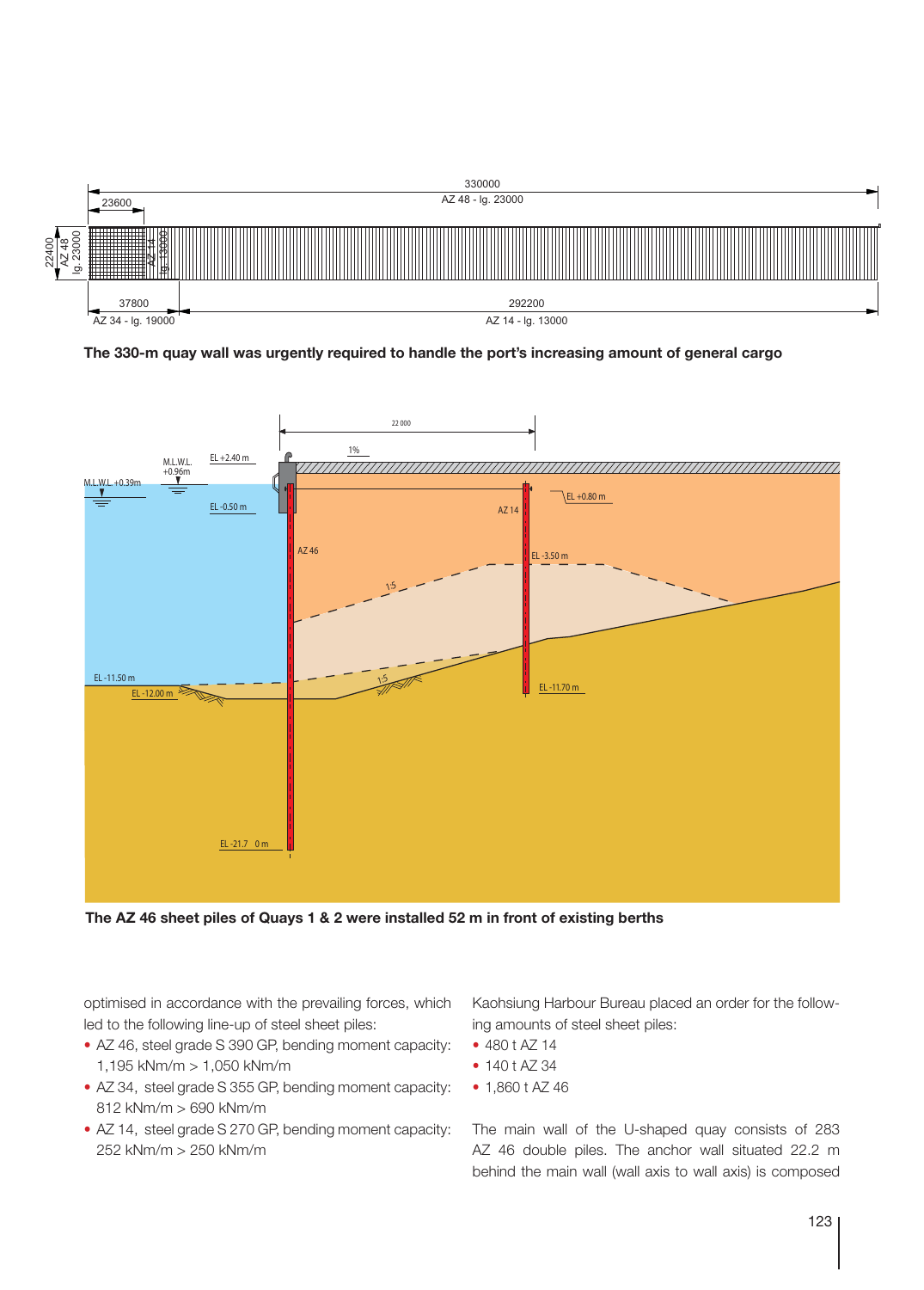





**Several special piles were used to connect the different wall axes**





of 218 AZ 14 double piles plus 29 AZ 34 double piles near the head of the wall. The 24-m return wall consists of 18 AZ 46 double piles anchored to 15 AZ 14 double piles.

Several special piles and one PU pile were required to form the walls' corners and to attach the new quay wall to the existing structure. The following special piles were supplied by a subcontractor of Arcelor and shipped to Taiwan together with the other sheet piles:

- AZ 46 single pile with C9 connector welded on.
- An oxycut AZ 46 single pile welded back together to obtain a reduced pile height of 250 mm.
- AZ 14 single pile interlocked with cutoff AZ 46. A plate was welded over the interlock to stabilise the cut-off AZ 46 sheet pile.
- AZ 34 single pile with additional Larssen interlock welded on.

The quay wall was installed using a jack-up barge on which the driving equipment was set up. Large parts of the parallel main and anchor walls were installed in open water some 52 m in front of the existing berths. Other parts of the quay allowed land-based installation of the steel sheet piles with a vibratory hammer. An impact hammer later drove the AZ piles to design depth, which was reached once the head of the piles passed the elevation of +1.2 m.

Owner: Kaohsiung Harbour Bureau Sheet piles:

AZ 46, AZ 34, AZ 14 Pile length: 23 m, 19 m, 13 m

Steel grade: S 390 GP, S 355 GP, S 270 GP

**Total quantity of sheet piles:**<br>2,500 metric tons



**Welded on rebars prevent interlock rotation so as to precisely achieve the planned quay wall length**